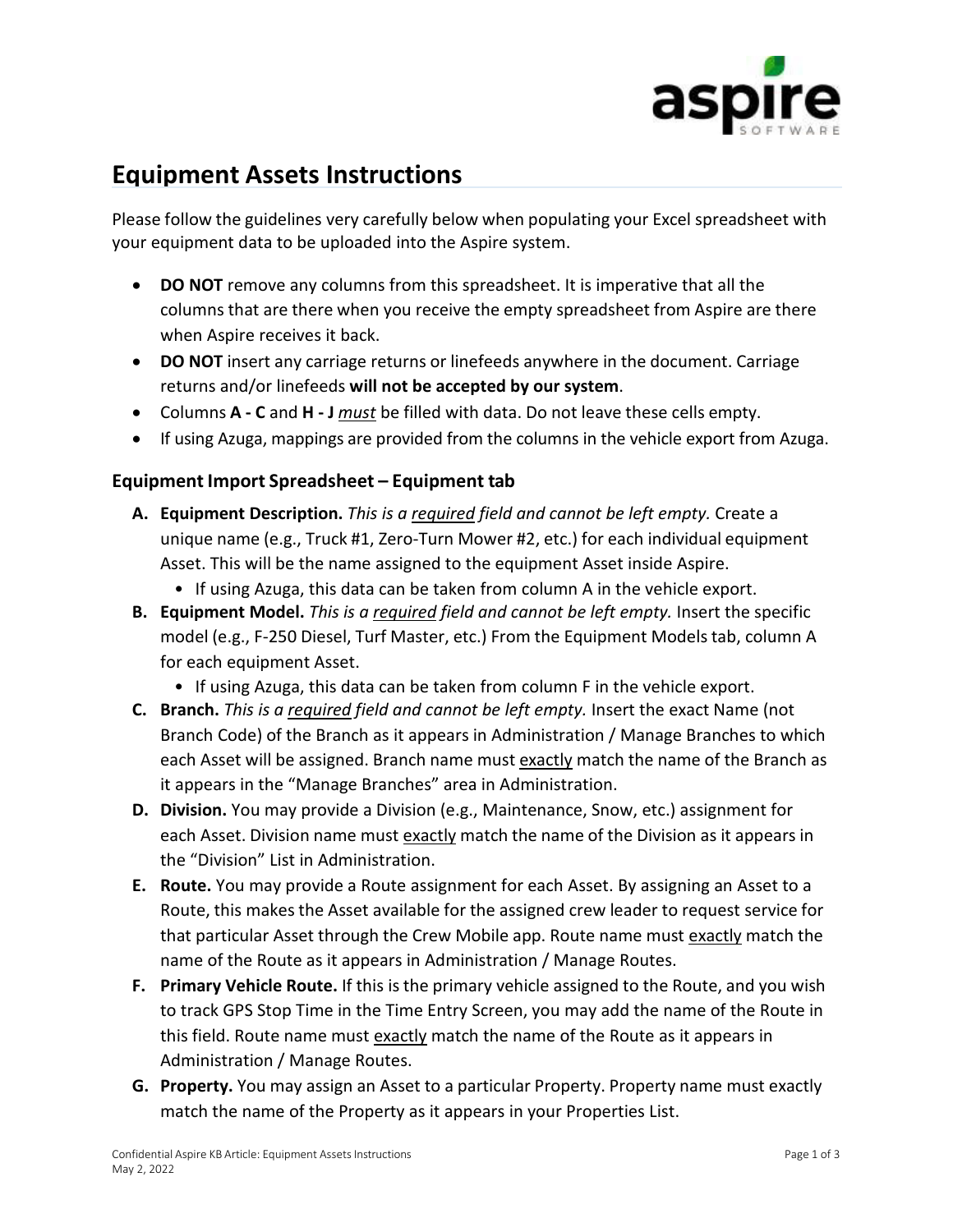

- **H. Purchased Date.** *This is a required field and cannot be left empty.* Enter the date when an Asset was purchased here. The Date **must** be entered in numeric characters as Month/Date/Year (e.g., 01/01/2019). If you do not know the precise date of Purchase, you may enter an estimated date, but do not enter a date range (such as 01/01/2019 – 02/01/2019). If the date is entered in any other format this spreadsheet will not be successfully loaded into your system.
- **I. Purchased Price.** *This is a required field and cannot be left empty.* Enter the price at which an Asset was purchased here. This amount will impact the Depreciated value of the asset in the Depreciation Report.
- **J. In Service Date.** *This is a required field and cannot be left empty.* Enter the date (precise or estimated) when the Asset was brought into service. This date will impact the Depreciated value of the asset in the Depreciation Report.
- **K. Warranty Days.** You may specify the agreed warranty period for an Asset here. You will notice the word Days in the column header. This indicates that any numbers you enter in this column are already considered to be in Days. So please only enter numeric characters in these cells. Any data other than a number will prevent a successful data load of this spreadsheet into your system.
- **L. Model Year.** You may specify the Model Year of the Asset here. Please, only include the four-digit year (e.g., 2011, 2019, etc..).
	- If using Azuga, this data can be taken from column G in the vehicle export.
- **M. Asset Number.** If you label your equipment with internal asset numbers, this column allows you to record the asset number associated with the Asset.
- **N. Serial Number.** You may specify the Serial Number of the Asset here.
- **O. Engine Number.** You may specify the Engine Number (if available) of the Asset here.
	- If using Azuga, this data can be taken from column H in the vehicle export.
- **P. Financing Bank.** You may specify the institution providing financing for your purchase of the Asset here.
- **Q. Pay Schedule (Months).** You may specify the number of months over which payments will be made for financed assets here. You will notice the word (Months). This indicates that any numbers you enter in this column are already considered to be in Months. So please only enter numeric characters in these cells. Any data other than a number will prevent a successful data load of this spreadsheet into your system.
- **R. Plate Number.** You may specify a License Plate Number for the Asset here.
- **S. Renewal Date.** You may specify the Renewal Date for the Asset's License Plate here. The Date **must** be entered in numeric characters as Month/Date/Year (e.g., 01/01/2019). If the date is entered in any other format this spreadsheet will not be successfully loaded into your system.
- **T. Gross Vehicle Weight.** You may specify the Gross Vehicle Weight for the Asset here. Only numeric characters may be used in this column. If non-numeric characters are included, this this spreadsheet will not be successfully loaded into your system**.**